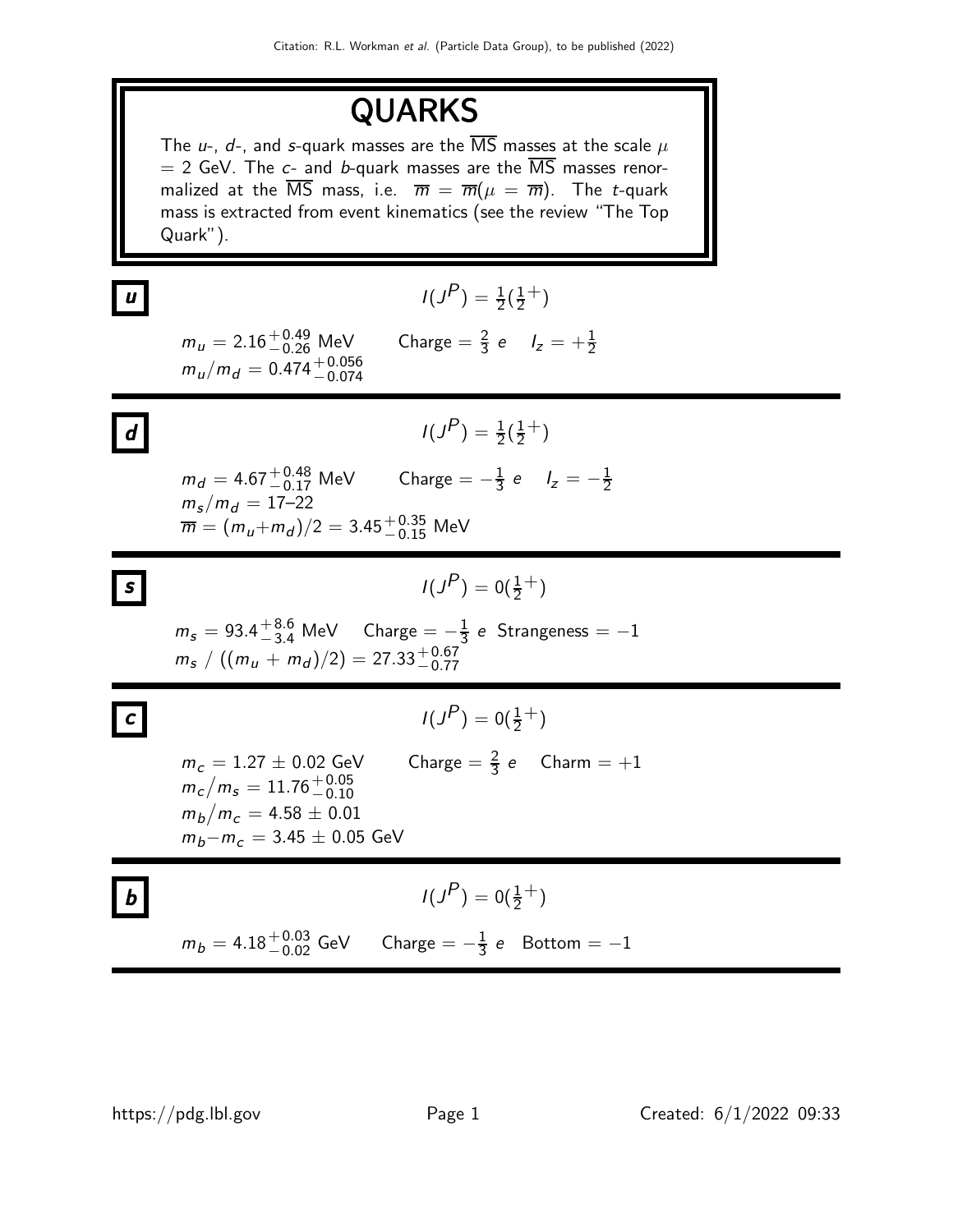$$
I(J^{P}) = 0(\frac{1}{2}^{+})
$$
  
Change =  $\frac{2}{3}$  e  $\text{Top} = +1$ 

Mass (direct measurements)  $m = 172.69 \pm 0.30$  GeV  $\begin{bmatrix} a, b \end{bmatrix}$   $(S = 1.3)$ Mass (from cross-section measurements)  $m = 162.5^{+2.1}_{-1.5}$  GeV  $^{[a]}$ Mass (Pole from cross-section measurements)  $m = 172.5 \pm 0.7$  GeV  $m_t - m_{\overline{t}} = -0.15 \pm 0.20$  GeV (S = 1.1) Full width  $\Gamma = 1.42^{+0.19}_{-0.15}$  GeV  $(S = 1.4)$  $\Gamma(Wb)/\Gamma(Wq(q=b, s, d)) = 0.957 \pm 0.034 \quad (S = 1.5)$ 

#### t-quark EW Couplings

 $F_0 = 0.693 \pm 0.013$  $F_-=0.315\pm0.010$  $F_{+} = -0.005 \pm 0.007$  $F_{V+A}$  < 0.29, CL = 95%

| t DECAY MODES                                         |                      | Fraction $(\Gamma_i/\Gamma)$                   | Confidence level (MeV/c)  |     | p                        |
|-------------------------------------------------------|----------------------|------------------------------------------------|---------------------------|-----|--------------------------|
| $Wq(q = b, s, d)$                                     |                      |                                                |                           |     |                          |
| W b                                                   |                      |                                                |                           |     |                          |
| $e\nu_e b$                                            | $(11.10 \pm 0.30)$ % |                                                |                           |     |                          |
| $\mu \nu_{\mu} b$                                     | $(11.40 \pm 0.20)$ % |                                                |                           |     |                          |
| $\tau \nu_{\tau} b$                                   | $(10.7 \pm 0.5)$ %   |                                                |                           |     |                          |
| $q\overline{q}b$                                      | $(66.5 \pm 1.4) \%$  |                                                |                           |     |                          |
| $\gamma q(q=u,c)$                                     |                      | [c] < 1.8                                      | $\times$ 10 $^{-4}$       | 95% |                          |
|                                                       |                      | $\Delta T = 1$ weak neutral current (T1) modes |                           |     |                          |
| $Zq(q=u,c)$                                           | T1                   | $\lceil d \rceil < 5$                          | $\times$ 10 $^{-4}$       | 95% |                          |
| Hu                                                    | T1                   | < 1.2                                          | $\times$ 10 <sup>-3</sup> | 95% |                          |
| Hc                                                    | T1                   | < 1.1                                          | $\times$ 10 <sup>-3</sup> | 95% | $\overline{\phantom{a}}$ |
| $\ell^+ \overline{q} \overline{q}'$ (q=d,s,b; q'=u,c) | T1                   | < 1.6                                          | $\times$ 10 <sup>-3</sup> | 95% |                          |

## b' (4<sup>th</sup> Generation) Quark, Searches for

| Mass $m > 190$ GeV, CL = 95% ( $p\overline{p}$ , quasi-stable b') |  |
|-------------------------------------------------------------------|--|
| Mass $m > 1390$ GeV, CL = 95% (B( $b' \rightarrow Zb$ ) = 1)      |  |
| Mass $m > 1350$ GeV, CL = 95% (B( $b' \rightarrow W t$ ) = 1)     |  |
| Mass $m > 1570$ GeV, CL = 95% (B( $b' \rightarrow Hb$ ) = 1)      |  |
| Mass $m > 46.0$ GeV, $CL = 95\%$ $(e^+e^-)$ , all decays)         |  |